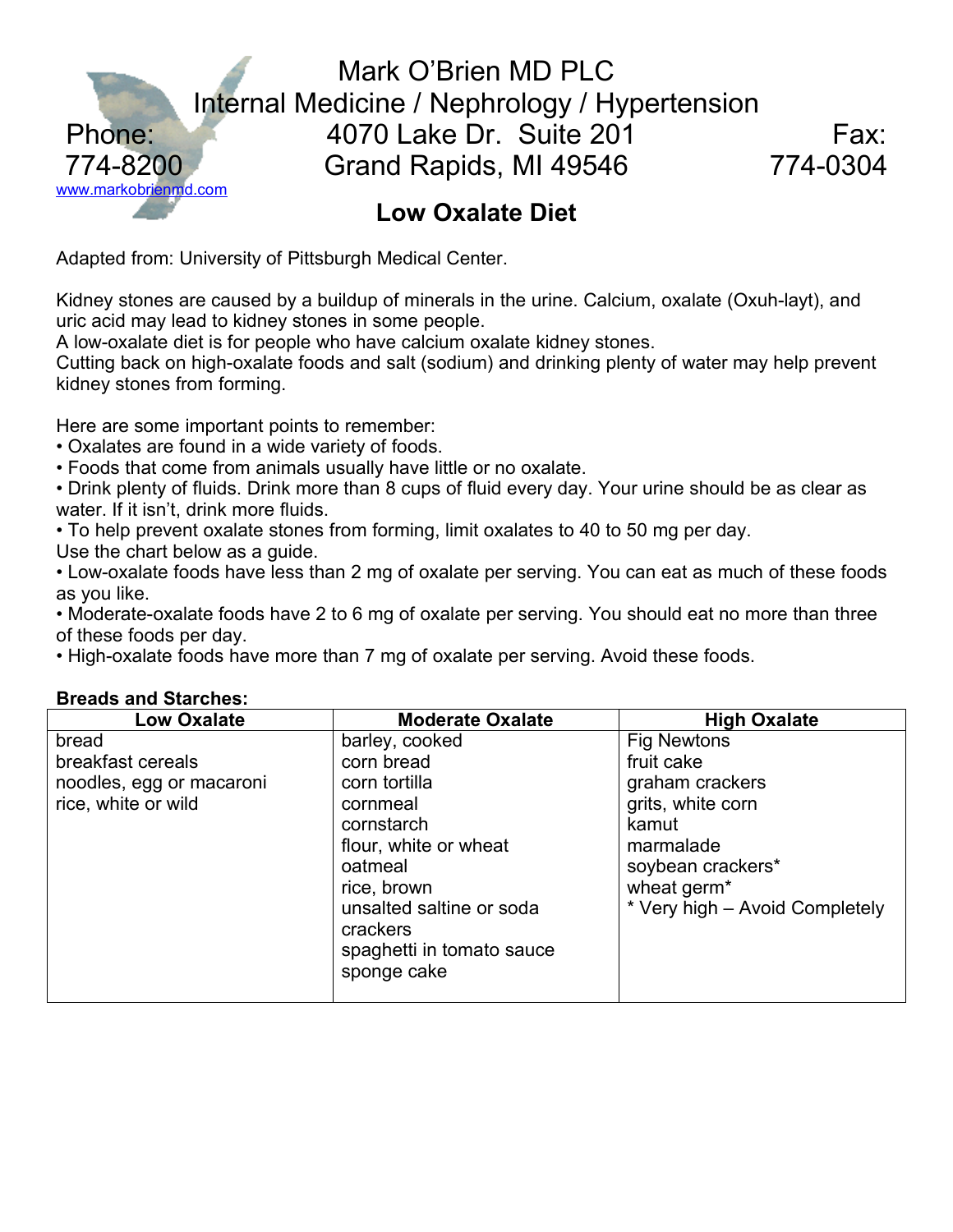#### **Beverages:**

| <b>Low Oxalate</b>      | <b>Moderate Oxalate</b>    | <b>High Oxalate</b>            |
|-------------------------|----------------------------|--------------------------------|
| apple juice             | coffee (limit to 8 oz/day) | any juice made from high       |
| beer, bottled or canned | cola (limit to 12 oz/day)  | oxalate fruits                 |
| (not draft)             | cranberry juice            | beer, draft                    |
| cider                   | grape juice                | chocolate, plain*              |
| distilled alcohol       | orange juice               | chocolate milk                 |
| ginger ale              | orangeade                  | cocoa <sup>*</sup>             |
| grapefruit juice        |                            | coffee powder (instant)*       |
| lemon juice             |                            | Ovaltine                       |
| lemonade/limeade        |                            | tea, brewed*                   |
| (made without peel)     |                            | * Very high – Avoid Completely |
| lime juice              |                            |                                |
| milk (skim, 2%, whole)  |                            |                                |
| orange soda             |                            |                                |
| pineapple               |                            |                                |
| root beer               |                            |                                |
| tea, instant            |                            |                                |
| water                   |                            |                                |
| wine                    |                            |                                |
|                         |                            |                                |

#### **Dairy:**

| <b>Low Oxalate</b>                                                          | <b>Moderate Oxalate</b> | <b>High Oxalate</b> |
|-----------------------------------------------------------------------------|-------------------------|---------------------|
| milk (skim, 2%, whole)<br>buttermilk<br>yogurt with allowed fruit<br>cheese | none                    | chocolate milk      |

# **Meat:**

| <b>Low Oxalate</b> | <b>Moderate Oxalate</b> | <b>High Oxalate</b> |
|--------------------|-------------------------|---------------------|
| beef, lamb, pork   | beef kidney             | none                |
| eggs               | liver                   |                     |
| fish/shellfish     |                         |                     |
| poultry            |                         |                     |

# **Meat Substitutes, Beans, Nuts and Seeds:**

| <b>Low Oxalate</b> | <b>Moderate Oxalate</b> | <b>High Oxalate</b>            |
|--------------------|-------------------------|--------------------------------|
| eggs               | garbanzo beans, canned  | almonds                        |
| lentils            | lima beans              | baked beans in tomato sauce    |
| water chestnuts    | split peas, cooked      | cashews                        |
|                    |                         | green beans, waxed and dried   |
|                    |                         | peanut butter*                 |
|                    |                         | peanuts*                       |
|                    |                         | pecans*                        |
|                    |                         | sesame seeds                   |
|                    |                         | sunflower seeds                |
|                    |                         | tofu (soybean curd)*           |
|                    |                         | walnuts                        |
|                    |                         | * Very high – Avoid Completely |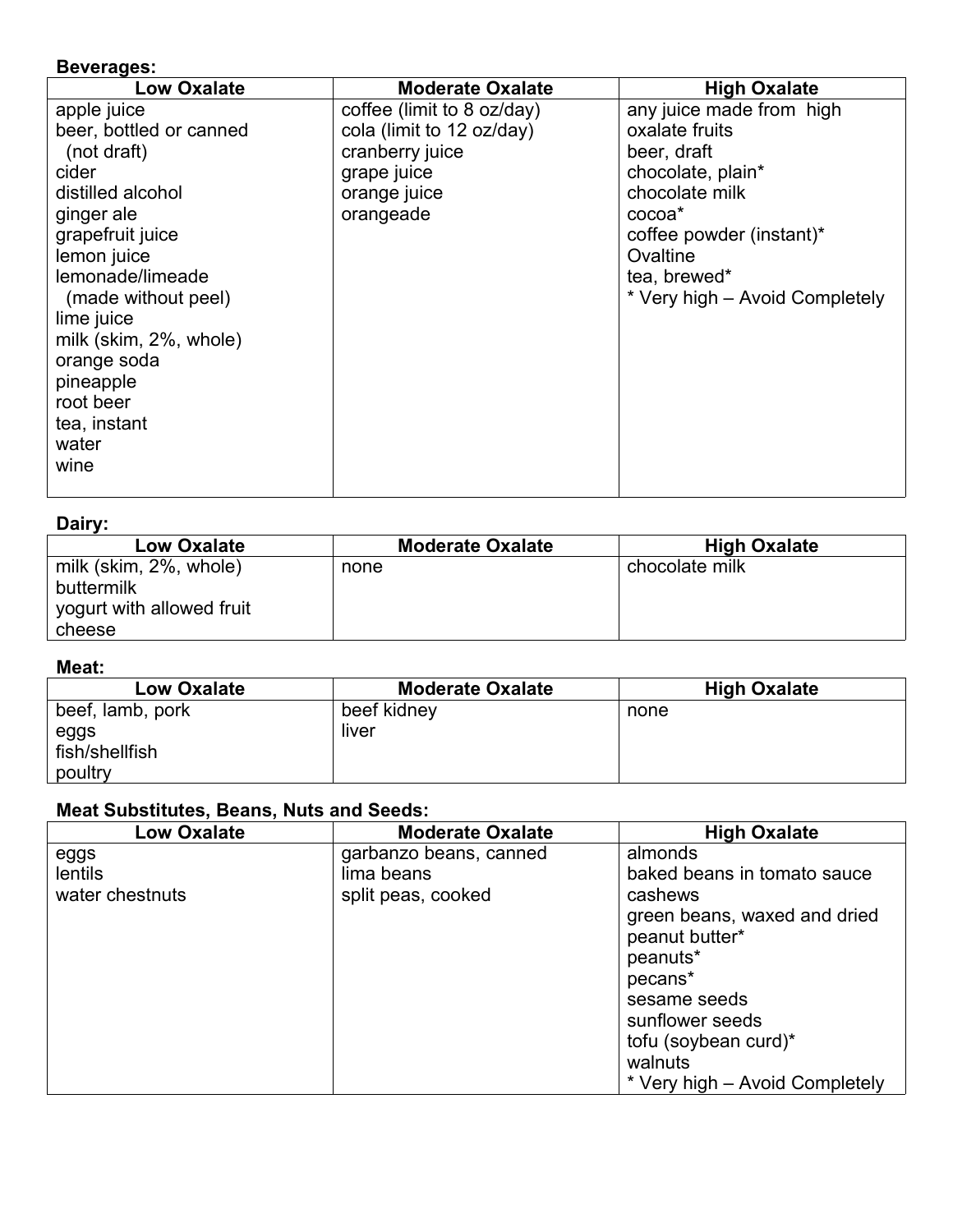# **Vegetables:**

| <b>Low Oxalate</b>     | <b>Moderate Oxalate</b> | <b>High Oxalate</b>            |
|------------------------|-------------------------|--------------------------------|
| acorn squash           | asparagus               | beans (green, wax, dried)      |
| alfalfa sprouts        | artichokes              | beets (tops, roots, greens)    |
| cabbage                | brussels sprouts        | celery                         |
| cauliflower            | broccoli                | chives                         |
| peas, frozen and fresh | carrots                 | collards                       |
| peppers, red           | corn                    | dandelion                      |
| radishes               | cucumbers, peeled       | eggplant                       |
| turnips, roots         | kohlrabi                | escarole                       |
| zucchini               | lettuce                 | kale                           |
| squash                 | lima beans              | leeks*                         |
|                        | mushrooms               | mustard greens                 |
|                        | onions                  | okra*                          |
|                        | potatoes, white         | parsley                        |
|                        | peas, canned            | parsnips                       |
|                        | snow peas               | peppers, green                 |
|                        | tomato, fresh           | pokeweed*                      |
|                        | tomato sauce            | rutabagas                      |
|                        |                         | sorrel                         |
|                        |                         | spinach*                       |
|                        |                         | summer squash                  |
|                        |                         | sweet potatoes*                |
|                        |                         | Swiss chard*                   |
|                        |                         | tomato soup                    |
|                        |                         | vegetable soup                 |
|                        |                         | watercress                     |
|                        |                         | yams                           |
|                        |                         | * Very high - Avoid Completely |

# **Fruit:**

| <b>Low Oxalate</b>  | <b>Moderate Oxalate</b> | <b>High Oxalate</b>            |
|---------------------|-------------------------|--------------------------------|
| apples, peeled      | apples with skin        | blackberries                   |
| avocado             | apricots                | black raspberries*             |
| bananas             | black currants          | blueberries                    |
| cantaloupe          | cranberries, dried      | red currants                   |
| casaba              | grapefruit              | dewberries                     |
| cherries, bing      | oranges                 | figs, dried                    |
| coconut             | peaches                 | grapes, purple                 |
| cranberries, canned | pears                   | gooseberries                   |
| grapes, green       | pineapple               | kiwi                           |
| honeydew            | plums                   | lemon peel*                    |
| mangoes             | prunes                  | lime peel*                     |
| nectarines          |                         | orange peel                    |
| papaya              |                         | red raspberries                |
| raisins             |                         | rhubarb*                       |
| watermelon          |                         | strawberries                   |
|                     |                         | tangerines                     |
|                     |                         | any juice made from above      |
|                     |                         | fruits                         |
|                     |                         | * Very high – Avoid Completely |